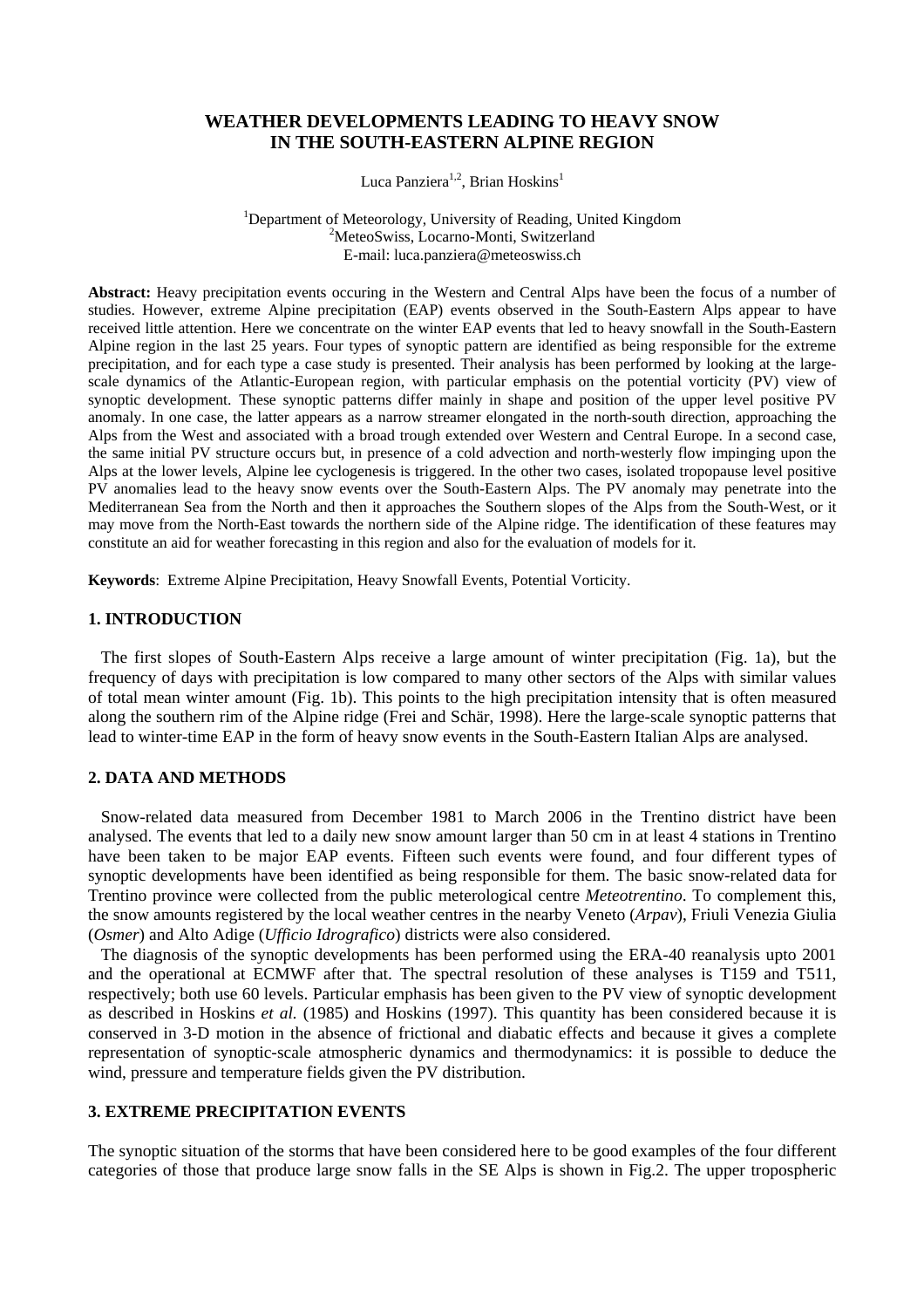state is described by the distribution of PV on the 315K potential temperature surface, whereas the streamfunction at 850 hPa, indicating the direction and strength of the rotational flow, represents the lower tropospheric circulation.



**Figure 1** Mean winter precipitation as mm/day (a) and winter frequency (%) of days with precipitation ≥1mm (b) for the period 1971 – 1990. The thick line represents the 800 m asl topographic contour, whereas the black box indicates the location of the South-Eastern Italian Alps. Courtesy of C. Frei.



 **Figure 2**: Potential vorticity on the 315K isentropic surface (colours) and 850 hPa stream function (lines) relative to the most significant phase of the presented snowstorms, whose date is indicated at the top of each panel.

**Case 1: The heavy snow of 31 January and 1 February 1986** 

The snowstorm at the end of January 1986 gave the highest values of daily snow recorded in many places in the region. Snow was observed from 29 January until 4 February, but the most intense phase of precipitation lasted from 12 UTC on 31 January to 12 UTC on 1 February. Trentino, Veneto and South Alto Adige received the largest quantity of snow, more than 2 meters on the first alpine slopes and almost 3 meters in a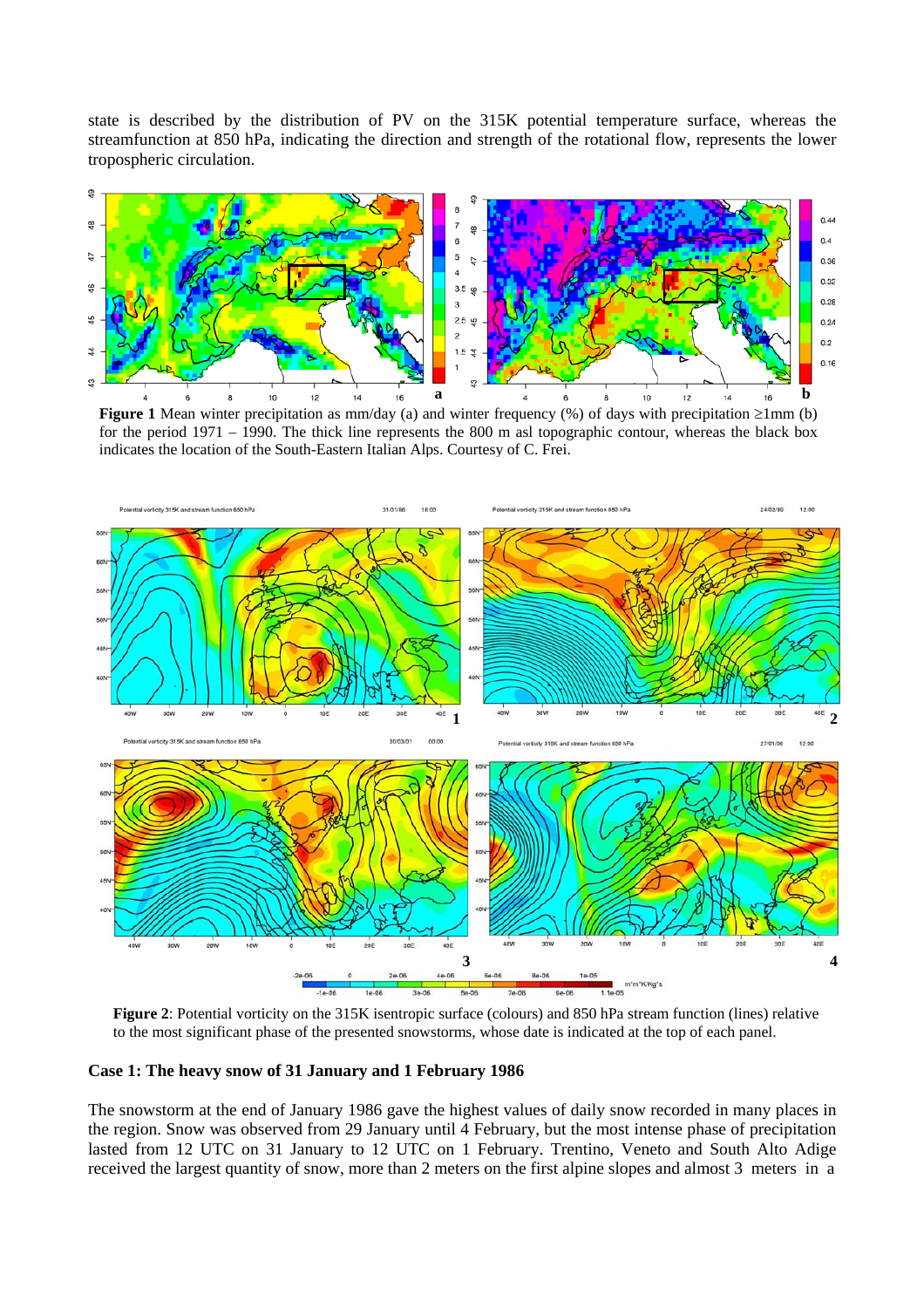few places. The surface temperature during the snowstorm was characterized by a moderate warming followed by a cooling from the early hours of 1 February. Fig. 2.1 refers to 18 UTC on 31 January, at the beginning of the period in which the largest precipitation rate was recorded in the South-Eastern Alps. The high PV region seen between the Ligurian Sea and Corsica was advected southwards in the previous days by the northerly flow present on the eastern flank of a strong, extended anticyclone in the North-Atlantic. The high PV air supply ended by the further building of this high to form a blocking anticyclone. In the lower troposphere a cyclonic circulation was centred between Corsica and the Balearic Islands, causing an intense warm advection over Southern Italy, extending almost up to South-Eastern Alps. This air flow is very moist and it was force to ascend above the Alpine slopes.

#### **Case 2: The heavy snow of 24 and 25 February 1989**

 In the last week of February 1989 snow falls were observed every day in the South-Eastern Alps, with the most intense phase of the precipitation being recorded from the afternoon of 24 until the night 25/26 February. The Central Alps were most affected by the snowstorm but rapid snow accumulations were also measured in the South-Eastern Alps, up to 80 cm in 24 hours. During the snow fall there was a general cooling in the region.

 Fig. 2.2 refers to 12 UTC on 24 February, when the most intense precipitation was approaching the South-Eastern Alps. It shows the presence of a broad trough over Central Europe, between an intense Atlantic anticyclone and another anticyclone over Eastern Europe. The trough appeared in the previous days as a streamer of large PV air moving eastwards and broadening. The winds were south-westerly in the upper and lower troposphere leading to a large flux of moisture into Alpine region.

## **Case 3: The heavy snow of 29 and 30 March 2001**

 This snowstorm lasted about a day from 12 UTC on 29 to 12 UTC on 30 March 2001, and snow accumulations up to 75 cm in 24 hours were measured. The snow rate was quite constant during the most intense phase of the snowstorm, whereas the near-surface temperature showed more variation with a general warming until the middle of 29 March, followed by a moderate cooling and the by a second warming.

 Fig. 2.3 summarises the upper and lower tropospheric situation at 00 UTC on 30 March. A broad, intense anticyclonic wave is seen over the Atlantic Ocean, with advection of high PV air south-eastwards towards the Alps. During the previous days north-westerly winds in the lower levels advected cold air towards the Alpine ridge. Thus both the basic features recognized by Tafferner (1990) as being responsible for Alpine lee cyclogenesis were present; in particular, the south-east movement of the upper level trough is typical of the *vorderseitentype* Alpine lee cyclogenesis, following Pichler and Steinacker (1987). At 00 UTC on 30 March (Fig. 2.3) the cyclonic circulation was centred over the Gulf of Genoa, and it caused a strong advection of warm air from the south-east into the South-Eastern Alps, whereas cold air penetrated into the Western Mediterranean through the Rhone gap.

#### **Case 4: The heavy snow of 26 and 27 January 2006**

 The snowstorm of the end of January 2006 lasted about 40 hours from the afternoon of 26 to the early morning of 28 January. The largest snow amounts were measured in the Forealps of Veneto and Trentino, up to 160 cm. The whole snowstorm was characterized by a continuous warming whose intensity three times larger at the high altitude stations compared with the valley. The precipitation rate was quite constant for the duration of the snowstorm.

 The upper and lower tropospheric state for 12 UTC on 27 January 2006 is represented in Fig. 2.4. The main feature of note in the upper troposphere is the blocking anticyclone centred northwest of Scotland. Its anticyclonic circulation advected high PV air from the north-east towards the Alps, which in the following period cut-off and moved south-westwards to the Atlantic where it weakened. During the whole duration of this snowstorm the Alps were located in a region of large upper level PV gradient, with the positive PV anomaly remaining north of the Alpine ridge. The 850 hPa streamfunction shows the presence of the cyclonic portion of the block, which led to an intense southerly warm and moist flow over Italy creating the conditions for the large snow fall on the first slopes of the Alpine ridge.